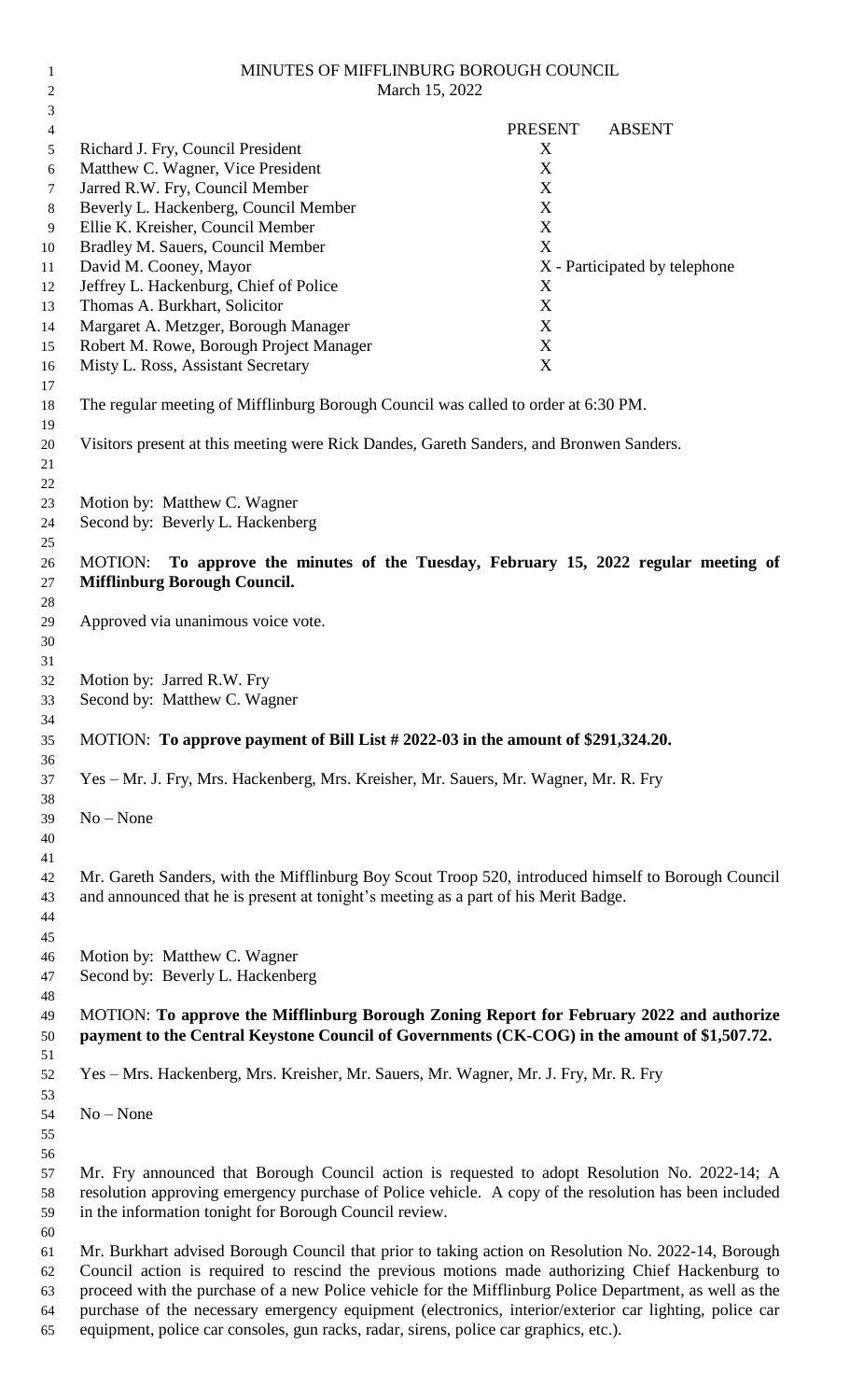- Motion by: Ellie K. Kreisher
- Second by: Matthew C. Wagner

 MOTION: **To rescind the motion made at the Tuesday, January 18, 2022 regular Borough Council meeting to authorize Chief Hackenburg to proceed with the purchase of a new Police vehicle for the Mifflinburg Police Department through COSTARS for a purchase price of \$39,395.00.**

- Approved via unanimous voice vote.
- Motion by: Matthew C. Wagner
- Second by: Bradley M. Sauers

 MOTION: **To rescind the motion made at the Tuesday, February 15, 2022 regular Borough Council meeting to authorize Chief Hackenburg to proceed with the purchase of the necessary emergency equipment (electronics, interior/exterior car lighting, police car equipment, police car consoles, gun racks, radar, sirens, police car graphics, etc.) for the new Police vehicle once the insurance check has been received.**

- Approved via unanimous voice vote.
- 

- 88 Mr. Burkhart announced that Borough Council may now take action to adopt Resolution No. 2022-14; A resolution approving emergency purchase of Police vehicle.
- Chief Hackenburg informed Borough Council that this resolution approves the invoice for the purchase of an outfitted police vehicle, a 2021 Dodge Durango Police Pursuit Vehicle AWD, through John Jones Automotive Group located in Salem, Indiana in light of the emergency in question. A true and correct copy of the invoice for the 2021 Dodge Durango Police Pursuit Vehicle AWD is attached to the resolution as Exhibit "A." The total purchase price of the police vehicle is \$54,749.00 which includes dealer installed emergency equipment. The only thing that won't be included in the purchase price is the decaling which is done locally, and probably a storage compartment which will have to be purchased after market and installed.
- Chief Hackenburg explained the difficulty in finding an available Police vehicle and stated that the Mifflinburg Police Department wanted to purchase a 2022 vehicle, but to do so meant being put on a waiting list and probably not getting it until 2023; this one was available, so they took it.
- Motion by: Ellie K. Kreisher
- Second by: Matthew C. Wagner
- 
- MOTION: **To adopt Resolution 2022-14; A resolution approving emergency purchase of Police vehicle.**
- Yes – Mrs. Kreisher, Mr. Sauers, Mr. Wagner, Mr. J. Fry, Mrs. Hackenberg, Mr. R. Fry
- No – None
- 
- 
- Mr. Fry announced that Borough Council action is requested to adopt Resolution 2022-15; A resolution authorizing and directing the Borough Manager, Margaret A. Metzger, to submit an application for a Department of Conservation and Natural Resources (DCNR) Grant to the Commonwealth of Pennsylvania on its behalf for the Mifflinburg Borough Pool Feasibility Study. A copy of the resolution has been included in the information tonight for Borough Council review.
- Motion by: Ellie K. Kreisher
- Second by: Bradley M. Sauers
- 

 MOTION: **To adopt Resolution 2022-15; A resolution authorizing and directing the Borough Manager, Margaret A. Metzger, to submit an application for a Department of Conservation and Natural Resources (DCNR) Grant to the Commonwealth of Pennsylvania on its behalf for the Mifflinburg Borough Pool Feasibility Study.**

Approved via unanimous voice vote.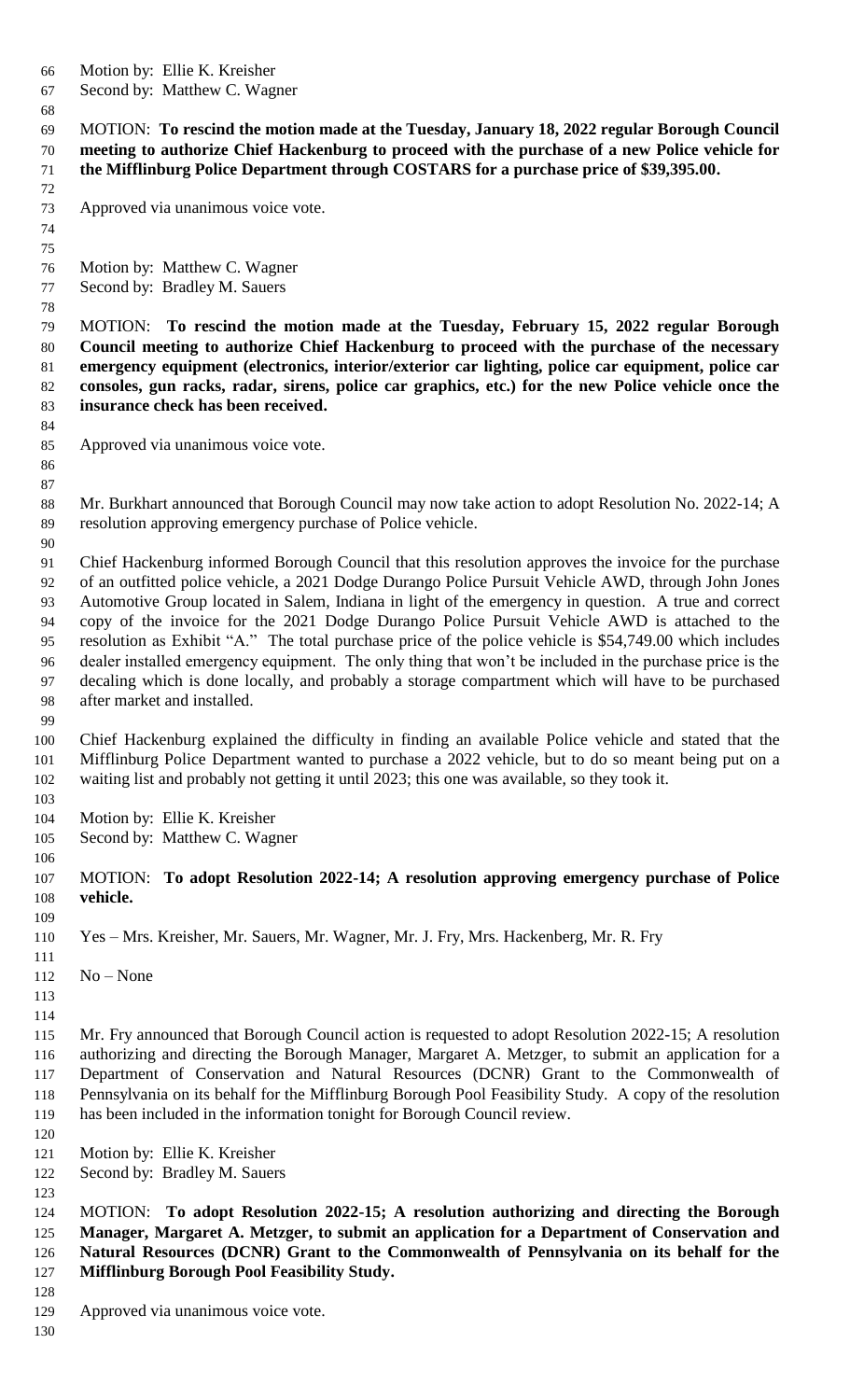- Mrs. Metzger announced that Borough Council consideration is requested to approved the Mifflinburg Heritage & Revitalization Association, Inc. (MHRA)'s request to utilize the Mifflinburg Community Park on Friday, September 30 and Saturday, October 1, 2022 to conduct the 2022 Oktoberfest.
- 
- Motion by: Bradley M. Sauers
- Second by: Beverly L. Hackenberg
- MOTION: **To approved the Mifflinburg Heritage & Revitalization Association, Inc. (MHRA)'s request to utilize the Mifflinburg Community Park on Friday, September 30 and Saturday, October 1, 2022 to conduct the 2022 Oktoberfest, contingent upon submission and completion of the required paperwork, a security deposit in the amount of \$250.00, and a certificate of insurance.**
- 
- Approved via unanimous voice vote.
- 

 Mrs. Metzger informed Borough Council that she has received a request from Ms. Corrie Post, Director of the Herr Memorial Library located at 500 Market Street, requesting Borough Council permission to once again utilize the pavilions at the Mifflinburg Community Park one day a week from 10:00 AM until 150 12:00 PM from the week of June  $6<sup>th</sup>$  until the week of August  $8<sup>th</sup>$  for their Summer Reading Program, "Oceans of Possibilities", and to make an exception to allow animals on the park grounds for their summer programming. Traditionally, the Herr Memorial Library has met on Wednesdays; however, they are flexible and can hold the class on Monday, Tuesday, or Thursday if preferred. A copy of the request has been included in the information tonight. Borough Council consideration is requested to approve this request contingent upon submission and completion of the required paperwork, a security deposit in the amount of \$250.00, and a certificate of insurance.

- 
- Motion by: Matthew C. Wagner
- Second by: Ellie K. Kreisher
- 

 MOTION: **To approved the Herr Memorial Library's request to utilize the pavilions at the Mifflinburg Community Park one day a week from 10:00 AM until 12:00 PM from the week of June 6<sup>th</sup> until the week of August 8<sup>th</sup> their Summer Reading Program, "Oceans of Possibilities", contingent upon submission and completion of the required paperwork, a security deposit in the amount of \$250.00, and a certificate of insurance; and to make exception to allow animals on the park grounds for their summer programming.** 

- Approved via unanimous voice vote.
- 

 Mrs. Metzger recapped that as reported at the Borough Work Session, she was contacted by Mr. Cameron Englehart who was meeting with the Mifflinburg American Legion, Post 410 about holding the annual Fishing Derby at the Harry Haney Park on Saturday, May 7, 2022. Mrs. Metzger reported that the Mifflinburg American Legion, Post 410 have confirmed that they were able to obtain the necessary event insurance for this event. Mrs. Metzger pointed out that the one thing that she didn't realize is she believes the boy scouts camp overnight at the Harry Haney Park the night before the event to ensure that no one gets there before the starting time or anything like that. So, this would also be included as part of the request. Borough Council action is requested to approve this request.

Motion by: Matthew C. Wagner

Second by: Jarred R.W. Fry

## MOTION: **To approve the Mifflinburg Legion Post 410's request to hold their annual Fishing Derby at the Harry Haney Park on Saturday, May 7, 2022.**

Approved via unanimous voice vote.

 

 Mrs. Metzger informed Borough Council that she has received a request from Mr. Johnny Blake, Pastor for the Mifflinburg Assembly of God Church located at 1001 Market Street, to move their annual Community Christian Carnival at the Mifflinburg Community Park from Friday, June 3, 2022 from 4:00 PM to 8:00 PM to Friday, June 10, 2022 due to the Mifflinburg Area High School graduation ceremony being scheduled that same day. Borough Council action is requested to approve this request.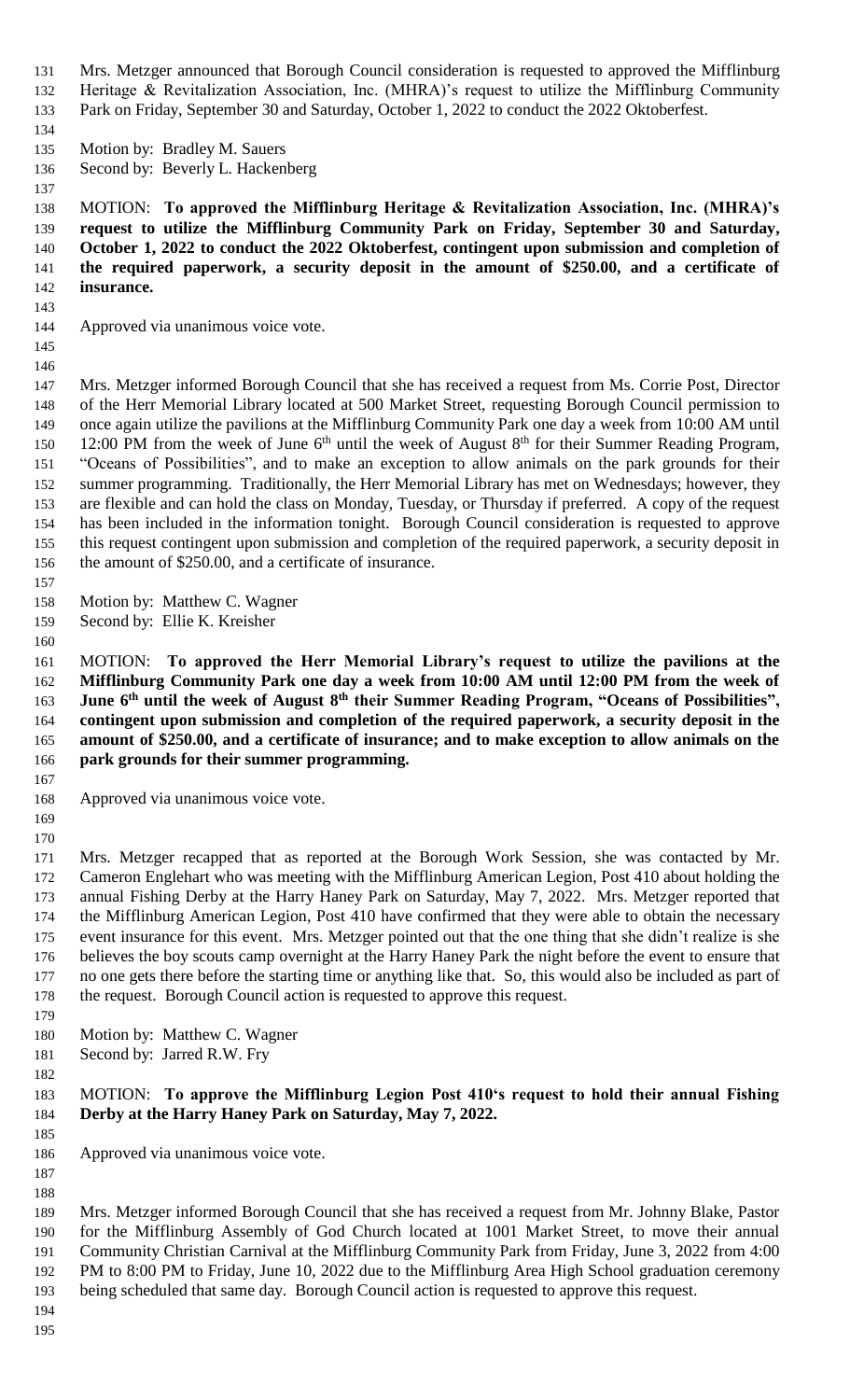- Motion by: Matthew C. Wagner
- Second by: Ellie K. Kreisher
- 

 MOTION: **To approve the Mifflinburg Assembly of God Church's request to move their annual Community Christian Carnival at the Mifflinburg Community Park from Friday, June 3, 2022 from 4:00 PM to 8:00 PM to Friday, June 10, 2022, contingent upon an updated certificate of insurance.**

- Approved via unanimous voice vote.
- 

 

 Mrs. Metzger informed Borough Council that the Borough has also received a request from the 208 Mifflinburg 4<sup>th</sup> of July 5K Race Committee for the Mifflinburg 5K 2022 proposed route. This request came in at the last minute and has not been included on tonight's Council Agenda. In accordance with the new requirements imposed on Pennsylvania municipalities for holding governmental meetings, a political subdivision may take official action on a matter if a majority of the governing body formally approves the amendment of the agenda to include the additional matter. Borough Council action is 213 requested to amend tonight's Council Agenda to include consideration of approval of the Mifflinburg 4<sup>th</sup> of July 5K use of the park and race route.

- Motion by: Jarred R.W. Fry
- Second by: Matthew C. Wagner
- MOTION: **To approve the amendment of the Tuesday, March 15, 2022 Borough Council Agenda to include consideration of approval of the Mifflinburg 4 th of July 5K use of the park and race route.**
- Approved via unanimous voice vote.
- Mrs. Metzger reported that the Borough has received a request via email from Ms. Linda Skinner and Mr. Jeff Crossland, Race Directors for the Mifflinburg 4th of July 5K Race, which reads as follows:
- Hi Dave, Margaret and Jeff:

 The Mifflinburg 5K is no longer required to obtain a special parade permit from PennDOT. However, we would still like to seek your permission for the race to occur. We would also like to bring to you attention our need to alter the race route to accommodate the closing of the 234 covered bridge on  $4<sup>th</sup>$  Street.

- The Mifflinburg 5K Committee hereby requests permission to conduct a 5K race on portions/roads within Mifflinburg Borough, Union County, Pennsylvania. Specifically, the event will be held on July 4, 2022, beginning at 8:00 AM and ending at approximately 9:30 AM. The 5K race begins at the Mifflinburg Community Park, turn left on Walnut Street, continues to Forest Hill Road and turns left. At Green Ridge Road, the race will turn left, then 241 turn left on N.  $3<sup>rd</sup>$  Street and continue back into the Borough. It will finally turn right on 242 Mulberry Street, right on N. 4<sup>th</sup> Street, and then left on Hickory Street and finish back at the Mifflinburg Community Park. The attached map illustrates this route.
- We are also attaching a copy of our certificate and insurance for your records.
- If you are willing to grant permission for the race, we ask that you issue an official letter of permission for our records.
- If you have any questions or require additional information, please don't hesitate to contact us.
- Thanks so munch!
- Linda Skinner & Jeff Crossland, Race Directors

 Mayor Cooney recapped the proposed route for the 2022 Mifflinburg 5k Race and clarified that Borough Council action is requested to approve the Mifflinburg 5k Race Committee's request to grant permission to conduct a 5K race on portions/roads within the Borough of Mifflinburg on July 4, 2022, beginning at 8:00 AM and ending at approximately 9:30 AM.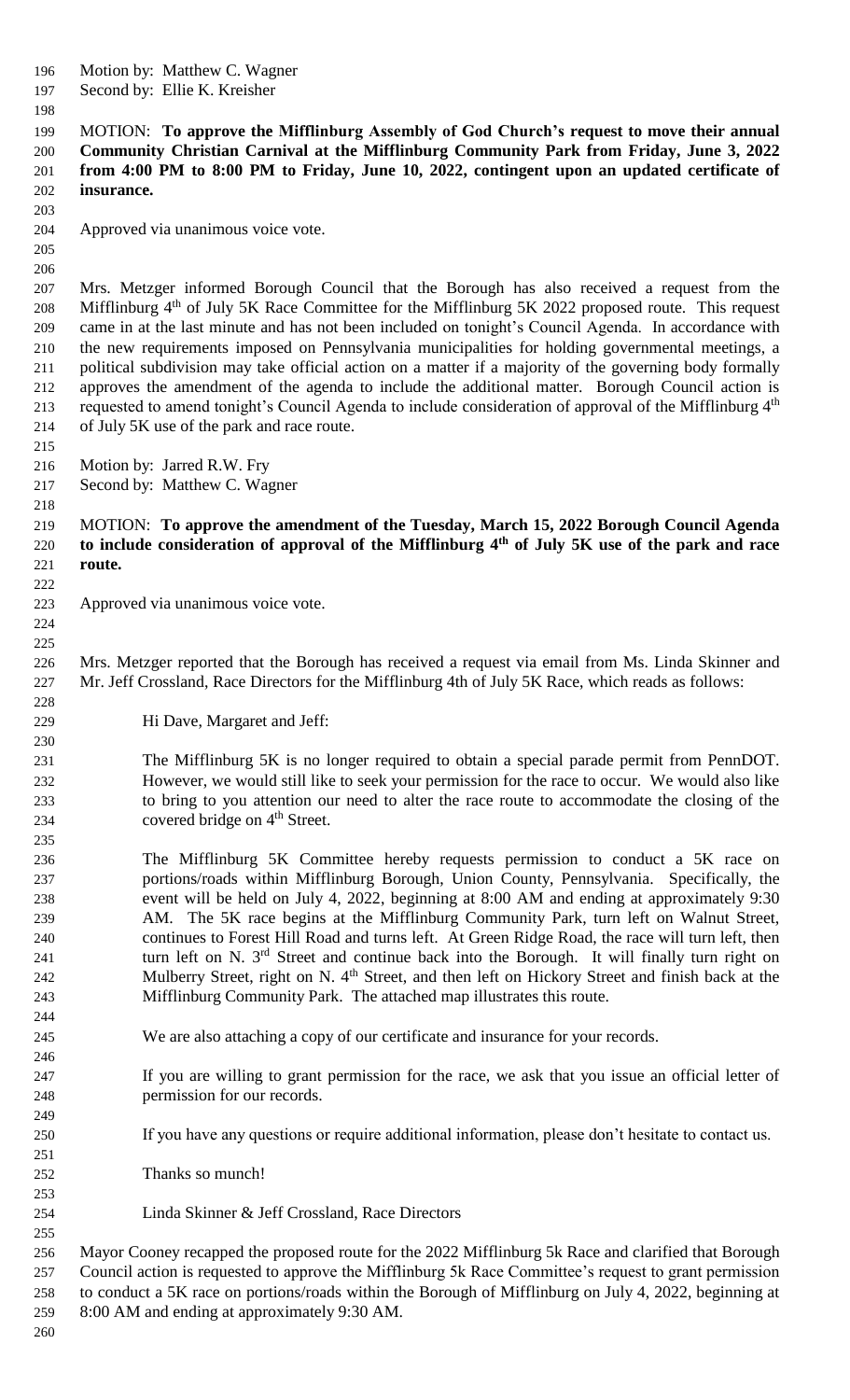Motion by: Matthew C. Wagner

Second by: Beverly L. Hackenberg

 MOTION: **To approve the Mifflinburg 5k Race Committee's request to grant permission to conduct a 5K race on portions/roads within the Borough of Mifflinburg on July 4, 2022, beginning at 8:00 AM and ending at approximately 9:30 AM, and to utilize the Mifflinburg Community Park.**

Approved via unanimous voice vote.

 

 Mrs. Metzger announced that action on of the Field Use Agreement between the Borough of Mifflinburg and the Haney F. Haney Memorial Park Committee was being deferred until the Tuesday, April 19, 2022 regular Borough Council meeting.

 Mrs. Metzger informed Borough Council that Borough Management has prepared the Field Use Agreement between the Borough of Mifflinburg and the Mifflinburg Little League Association. There are no fees for this agreement. Borough Council action is requested to approve the Field Use Agreement.

 Motion by: Matthew C. Wagner

Second by: Beverly L. Hackenberg

 MOTION: **To approve the Field Use Agreement between the Borough of Mifflinburg and the Mifflinburg Little League Association.**

Approved via unanimous voice vote.

 

 Mrs. Metzger informed Borough Council that Borough Management has prepared the Field Lighting Agreement between the Borough of Mifflinburg and the Mifflinburg Little League Association. The proposed lighting fees will remain the same as in 2021 (a fee of \$1,050.00, with the Mifflinburg Little League being charged an additional \$150.00 if they choose to again offer a Fall Ball program). Borough Council action is requested to approve the Field Lighting Agreement.

Motion by: Matthew C. Wagner

Second by: Bradley M. Sauers

# MOTION: **To approve the Field Lighting Agreement between the Borough of Mifflinburg and the Mifflinburg Little League Association.**

 Approved via unanimous voice vote.

 Mrs. Metzger reminded Borough Council that they took action at the Tuesday, February 15, 2022 regular Borough Council meeting to approve the dates for the Annual Spring Drop-Off event for April 20-22, 2022 (12:00-8:00 PM) and April 23, 2022 (8:00 AM-12:00 PM) and authorize Mr. Jason Mitchell, the Borough Public Works Supervisor, to obtain quotes for the hauling of this refuse. Mrs. Metzger reported that Mr. Mitchell has solicited quotes for hauling fees for this project. The quote opening was held on Friday, March 11, 2022. There was one (1) quote received and is as follows (based on last year's quantities):

| 312 |                                    | Hometown   |
|-----|------------------------------------|------------|
| 313 |                                    | Disposal   |
| 314 | Roll-off load hauled               | \$330.00   |
| 315 | Total price per ton for disposal   | 48.05      |
| 316 | Cost for return of unused roll-off | \$125.00   |
| 317 | Cost based on 2021 quantities      | \$6,665.97 |

 A copy of the quote tabulation has been included in the information tonight. Borough Council action is requested to award the Annual Spring Drop-Off event to Hometown Disposal for the unit price amounts as listed on the tabulation.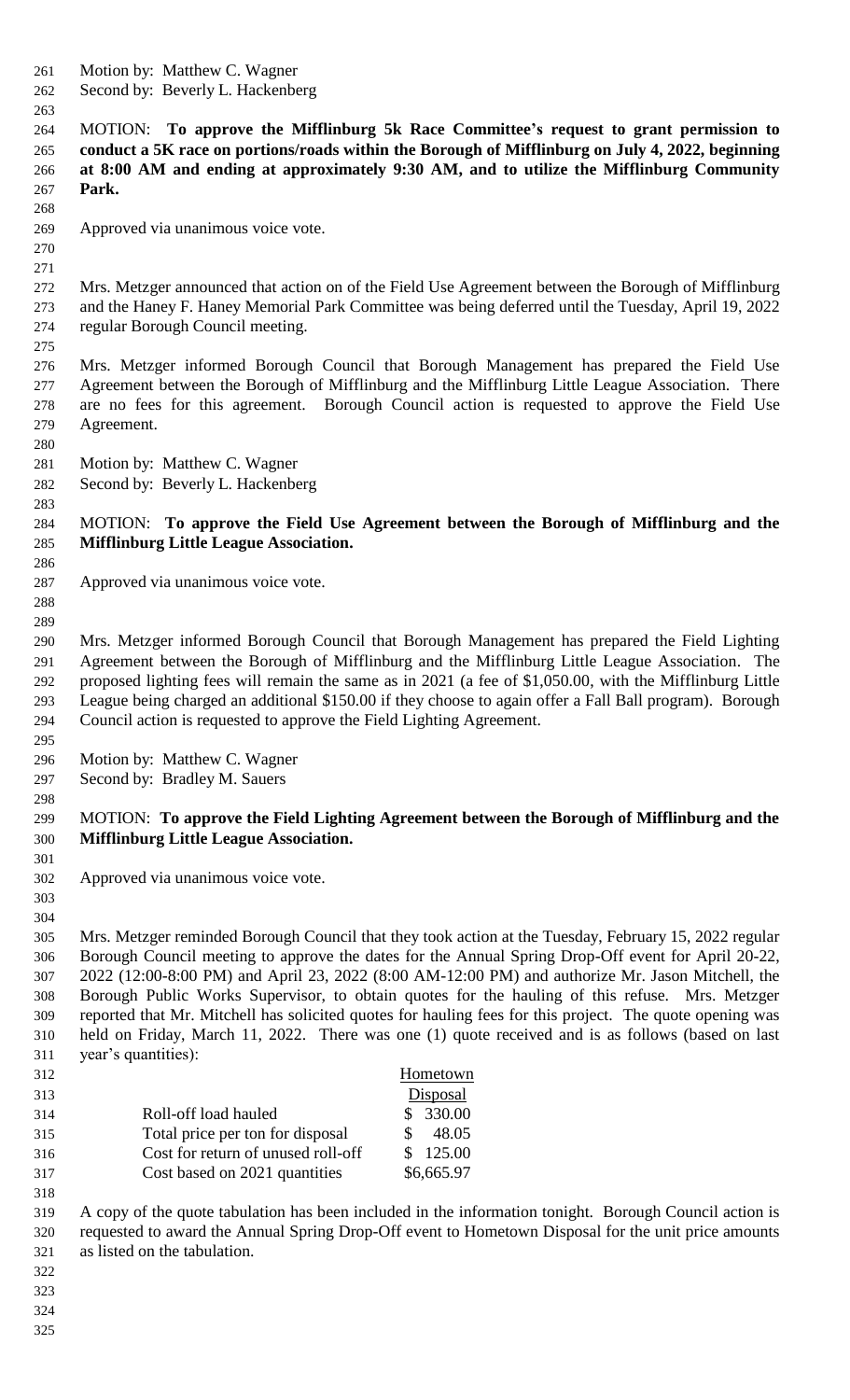- Motion by: Matthew C. Wagner
- Second by: Jarred R.W. Fry
- 

#### MOTION: **To award the Annual Spring Drop-Off event to Hometown Disposal for the unit price amounts of \$330.00 per roll-off load hauled; \$48.05 for total price per ton for disposal; \$125.00 for cost for return of unused roll-off.**

- Yes Mr. Sauers, Mr. Wagner, Mr. J. Fry, Mrs. Hackenberg, Mrs. Kreisher, Mr. R. Fry
- No None
- 

 Mr. Rowe provided Borough Council with an update on the status of the N. 3rd Street and the Mifflinburg Community Park Phase III Stormwater Project. Mr. Rowe reminded Borough Council that they took action at the Tuesday, February 15, 2022 regular Borough Council meeting to solicit bids for the N. 3rd Street and the Mifflinburg Community Park Phase III Stormwater Project. Mr. Rowe reported that Livic Civil has solicited bids for the N. 3rd Street and the Mifflinburg Community Park Phase III Stormwater Project. The bid opening was held on Tuesday, March 15, 2022 at 1:00 PM. There were three (3) bids received and are as follows:

| 346 |                                   | Fairchild     | Dave Gutelius    |              |
|-----|-----------------------------------|---------------|------------------|--------------|
| 347 |                                   | Brothers Inc. | Excavating, Inc. | <b>HRI</b>   |
| 348 | Base Bid 1 (Community Park)       | \$39,046.22   | \$32,960.50      | \$44,334.50  |
| 349 | Base Bid 2 $(3rd Street)$         | \$163,976.60  | \$121,753.50     | \$158,532.35 |
| 350 | Total (Base Bid $1 +$ Base Bid 2) | \$203,022.82  | \$154,714.00     | \$202,866.85 |
| 351 |                                   |               |                  |              |
| 352 | Third Street Alternate Add On     | \$20,601.00   | \$15,249.00      | \$16,026.40  |
| 353 | Total with Add On                 | \$223,623.82  | \$169,963.00     | \$218,893.25 |
| 354 |                                   |               |                  |              |

 A copy of the bid tabulation has been included in the information tonight. After reviewing the required documentation and unit prices submitted by each contractor, the low bid for this project was submitted by Dave Gutelius Excavating, Inc. Based on the bid values, Livic Civil is recommending that Borough Council proceed with award to Dave Gutelius Excavating, Inc., conditional upon review of the provided supporting documentation (Bid Bond, Non-Collusion Affidavit, Public Works Verification Form, Equal Opportunity Form, and acknowledgement of addendums).

- Motion by: Beverly L. Hackenberg
- Second by: Ellie K. Kreisher
- 

 MOTION: **To award the bids for the N. 3rd Street and the Mifflinburg Community Park Phase III Stormwater Project to Dave Gutelius Excavating, Inc. for a combined total of \$169,963.00, conditional upon review of the provided supporting documentation as recommended by Livic Civil.** 

- No – None
- 
- 

 Mr. Rowe provided Borough Council with an update on the status of the Borough Equipment Center located at 6 Industrial Parkway and the Mifflinburg Hose Company Building located at 325 Chestnut Street Renovation. Mr. Rowe reported that Silvertip Inc. has submitted Payment Application No. 2 in the amount of \$11,017.80 for the Plumbing Contract for the Borough Equipment Center and the Mifflinburg Hose Company Building Renovations. A copy of the payment application has been included in the information tonight. Anthony H. Visco Jr. Architects has reviewed the payment application and is recommending that Borough Council take action to approve this payment application.

- 
- 
- 
- 
- 
- 
- 

Yes – Mr. Wagner, Mr. J. Fry, Mrs. Hackenberg, Mrs. Kreisher, Mr. Sauers, Mr. R. Fry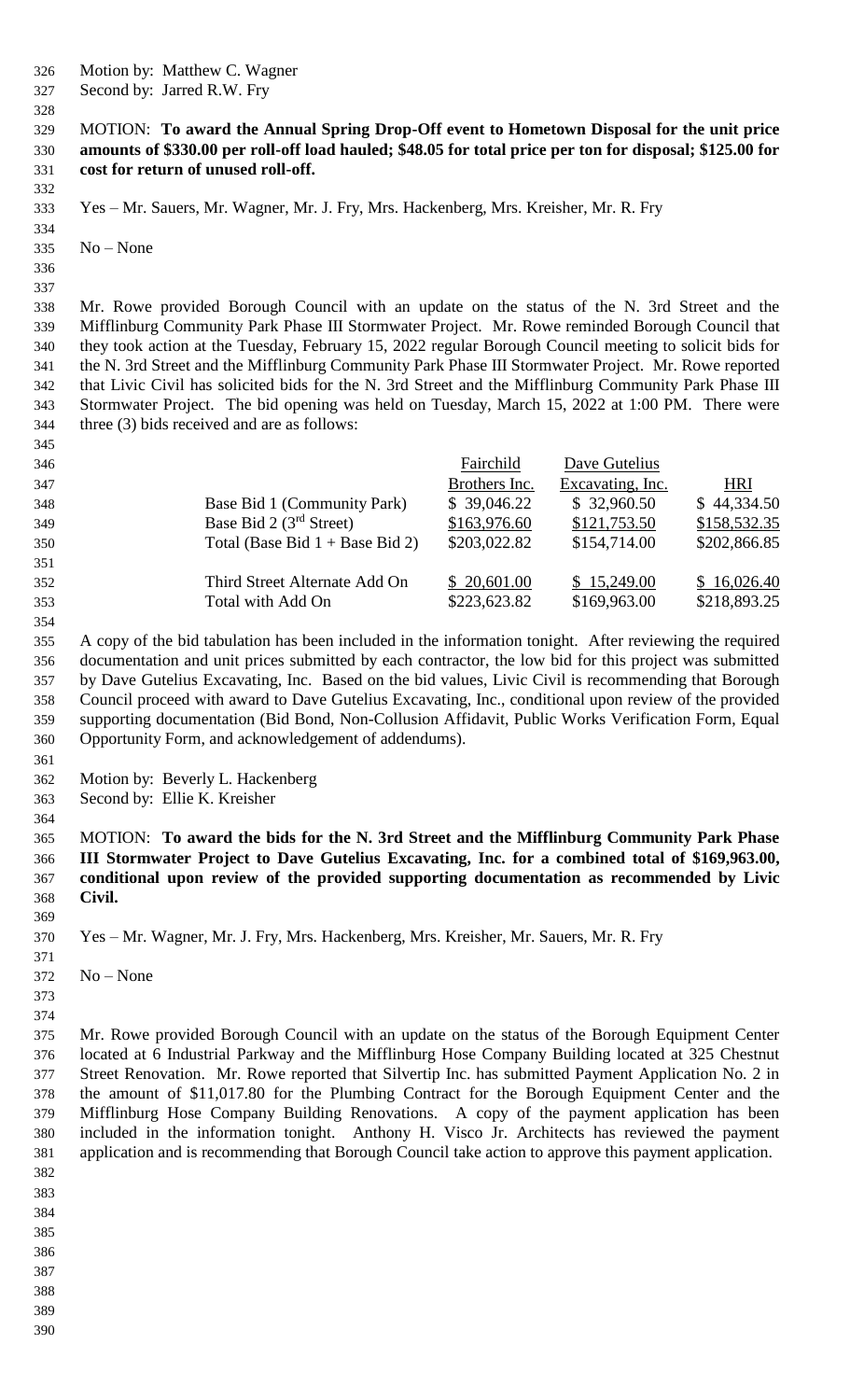Motion by: Matthew C. Wagner

 Second by: Bradley M. Sauers 

## MOTION: **To approve Payment Application No. 2 to Silvertip Inc. for the Plumbing Contract for the Borough Equipment Center and the Mifflinburg Hose Company Building Renovations in the amount of \$11,017.80.**

Yes – Mr. J. Fry, Mrs. Hackenberg, Mrs. Kreisher, Mr. Sauers, Mr. Wagner, Mr. R. Fry

No – None

 

 Mr. Rowe reported that Silvertip Inc. has also submitted Payment Application No. 2 in the amount of \$26,254.57 for the HVAC Contract for the Borough Equipment Center and the Mifflinburg Hose Company Building Renovations. A copy of the payment application has been included in the information tonight. Anthony H. Visco Jr. Architects has reviewed the payment application and is recommending that Borough Council take action to approve this payment application.

- Motion by: Beverly L. Hackenberg
- Second by: Ellie K. Kreisher
- 

 MOTION: **To approve Payment Application No. 2 to Silvertip Inc. for the HVAC Contract for the Borough Equipment Center and the Mifflinburg Hose Company Building Renovations in the amount of \$26,254.57.** 

- Yes Mrs. Hackenberg, Mrs. Kreisher, Mr. Sauers, Mr. Wagner, Mr. J. Fry, Mr. R. Fry
- No None
- 

 Mr. Rowe reported that KC Larson Inc. has submitted Change Order No. 1 for a price increase of \$1,650.00 for the Electrical Contract for the Borough Equipment Center and the Mifflinburg Hose Company Building Renovations.

 Mrs. Metzger interjected that this change order has not been included on tonight's Council Agenda. Borough Council action is requested to amend tonight's Council Agenda to include consideration of Change Order No. 1 from KC Larson Inc.

Motion by: Jarred R.W. Fry

Second by: Matthew C. Wagner

 MOTION: **To approve the amendment of the Tuesday, March 15, 2022 Borough Council Agenda to include consideration of Change Order No. 1 from KC Larson Inc.**

 Approved via unanimous voice vote.

 

 Mr. Rowe reiterated that KC Larson Inc. has submitted Change Order No. 1 for a price increase of 439 \$1,650.00 for the Electrical Contract for the Borough Equipment Center and the Mifflinburg Hose Company Building Renovations. This change order amends the contract price to incorporate the additional costs to make the following changes in this contract:

1. Mifflinburg Hose Company: Add (6) 120 volt outlets as directed on site.

 A copy of the change order has been included in the information tonight. Mr. Rowe informed Borough Council that upon receiving this change order, he had some questions/concerns with the change order since he only authorized four (4) of the six (6) outlets which were required in order to bring them into compliance with Building Codes. In speaking with the contractor, the contractor indicated that there were two (2) outlets added in the kitchen. This change was not preapproved by him first. Subsequent to speaking with the contractor, he contacted the Mifflinburg Hose Company and spoke with Mr. Wayne Bierly, who indicated that the other two (2) outlets were requested by the Mifflinburg Hose Company.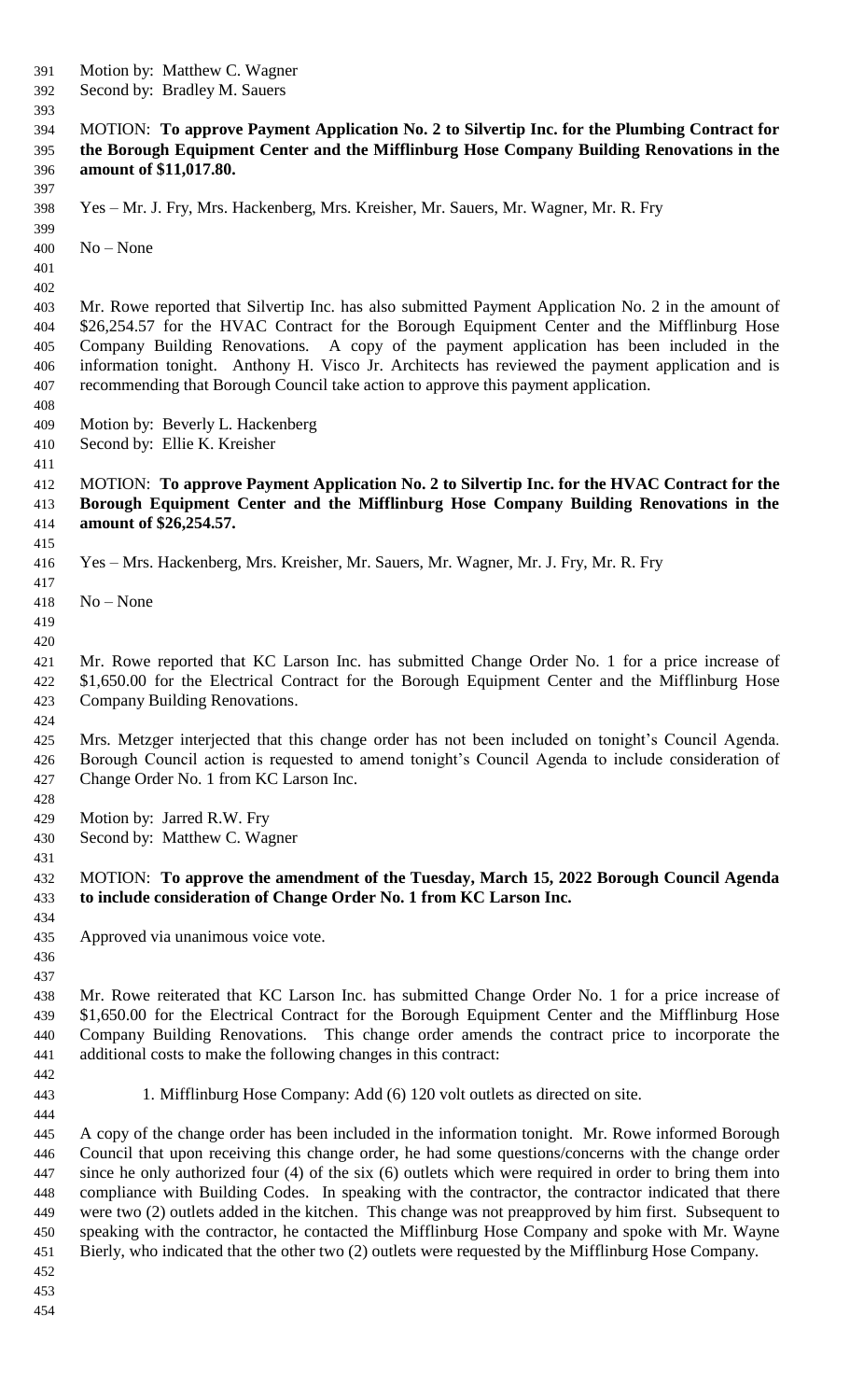Mr. Rowe recapped that following start of construction on the project, an inspector from the Central Keystone Council of Governments (CK-COG) identified several items that were not in accordance with Building Codes, and would require changes in order to bring them into compliance. As a result of this finding, the changes were made to those items, but at the result of additional unexpected costs to the Borough. The additional changes and costs associated for each item, includes: four (4) missing electric receptacles and relocation of a water heater. These items were not discovered during the permit application review process by the CK-COG and prior to the Borough bidding the job.

 Mrs. Hackenberg inquired as to when to the CK-COG should be held responsible, since the failure of the CK-COG to identify these items during its review of the Borough's permit application resulted in additional costs to the Borough.

 A lengthy discussion was held regarding the additional costs for the Mifflinburg Hose Company Building Renovations. Mrs. Metzger clarified that the Borough would be required to take action to approve Change Order No. 1 since the Electrical Contract is between the Borough and KC Larson Inc. The Borough could then send a letter to the CK-COG requesting reimbursement for the additional costs to remediate the noncompliant items.

 Motion by: Matthew C. Wagner

Second by: Bradley M. Sauers

#### MOTION: **To approve Change Order No. 1 to KC Larson Inc. for the Electrical Contract for the Borough Equipment Center and the Mifflinburg Hose Company Building Renovations for a price increase of \$1,650.00.**

Yes – Mrs. Kreisher, Mr. Sauers, Mr. Wagner, Mr. J. Fry, Mrs. Hackenberg, Mr. R. Fry

- No None
- 

 Mr. Rowe stated that in addition to the change order, KC Larson Inc. has also submitted Payment Application No. 2 in the amount of \$10,350.00 for the Electrical Contract for the Borough Equipment Center and the Mifflinburg Hose Company Building Renovations. A copy of the payment application has been included in the information tonight. Anthony H. Visco Jr. Architects has reviewed the payment application and is recommending that Borough Council take action to approve this payment application.

Motion by: Matthew C. Wagner

Second by: Bradley M. Sauers

## MOTION: **To approve Payment Application No. 2 to KC Larson Inc. for the Electrical Contract for the Borough Equipment Center and the Mifflinburg Hose Company Building Renovations in the amount of \$10,350.00.**

Yes – Mr. Sauers, Mr. Wagner, Mr. J. Fry, Mrs. Hackenberg, Mrs. Kreisher, Mr. R. Fry

 No – None

 

 Mrs. Metzger announced that Borough Council action is also requested to amend tonight's Council Agenda to include consideration of Change Order No. 1 from Yoder Builders.

 Motion by: Ellie K. Kreisher

Second by: Matthew C. Wagner

## MOTION: **To approve the amendment of the Tuesday, March 15, 2022 Borough Council Agenda to include consideration of Change Order No. 1 from Yoder Builders, Inc.**

Approved via unanimous voice vote.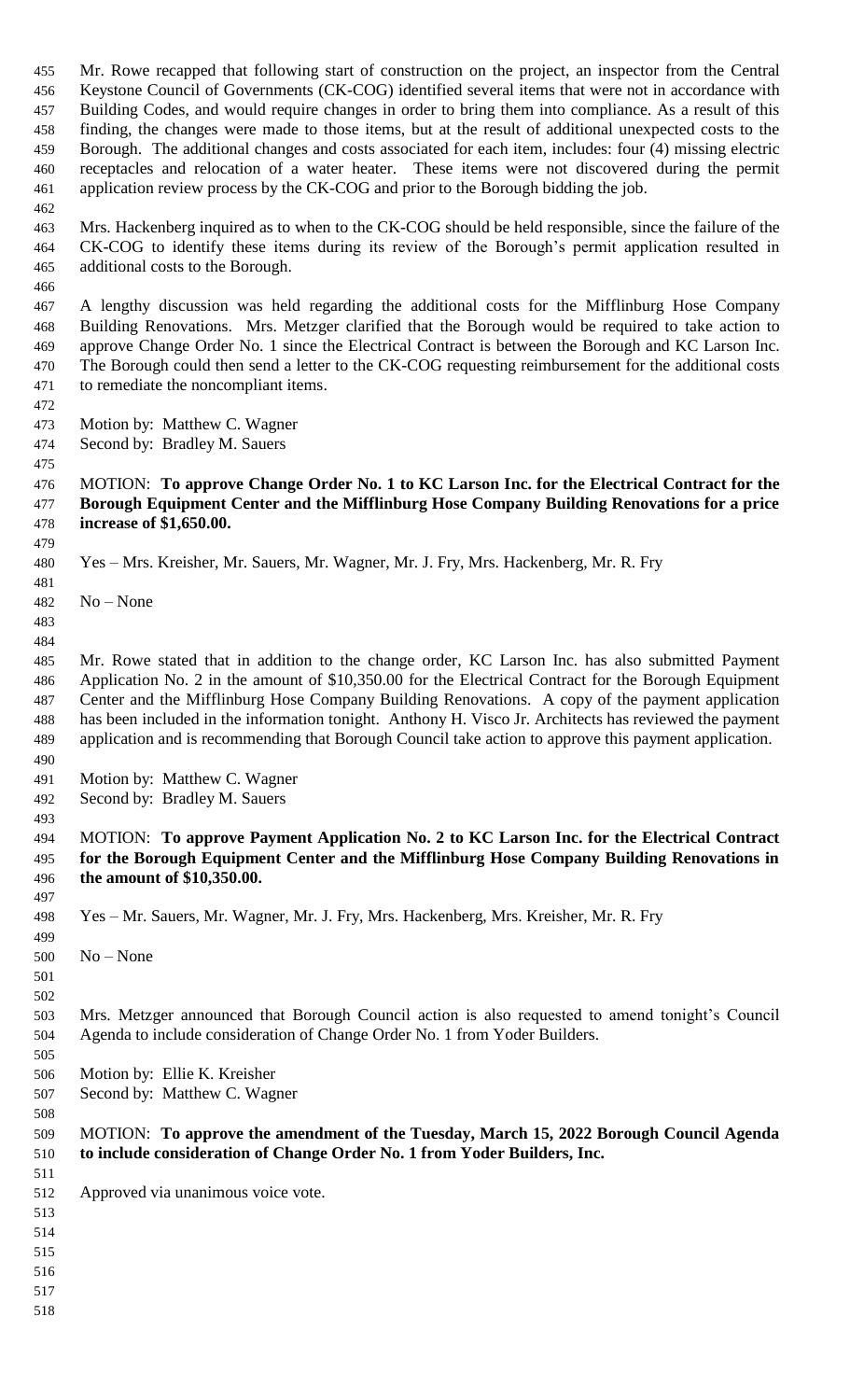Mr. Rowe reported that Yoder Builders, Inc. has submitted Change Order No. 1 for a price increase of \$3,839.00 for the General Contract for the Borough Equipment Center and the Mifflinburg Hose Company Building Renovations. This change order amends the contract price to incorporate the additional costs to make the following changes in this contract: 1. Mifflinburg Hose Company: Relocate Door 106/1 to Restroom 107, furnish and install gypsum board/paint and additional prevailing wages. Add 2. Mifflinburg Hose Company: Furnish and install set of metal pull-down stairs, trim and paint to match ceiling (rated for 375 lbs.), and additional prevailing wages. Add 3. Mifflinburg Equipment Center: Furnish and install additional metal to hit the existing zee girt. Add A copy of the change order has been included in the information tonight. Borough Council action is requested to approve this change order. Motion by: Beverly L. Hackenberg Second by: Jarred R.W. Fry MOTION: **To approve Change Order No. 1 to Yoder Builders, Inc. for the General Contract for the Borough Equipment Center and the Mifflinburg Hose Company Building Renovations for a price increase of \$3,839.00.** Yes – Mr. Wagner, Mr. J. Fry, Mrs. Hackenberg, Mrs. Kreisher, Mr. Sauers, Mr. R. Fry No – None Mr. Rowe stated that in addition to the change order, Yoder Builders, Inc. has also submitted Payment Application No. 1 in the amount of \$21,801.12 for the General Contract for the Borough Equipment Center and the Mifflinburg Hose Company Building Renovations. A copy of the payment application has been included in the information tonight for Borough Council review. Anthony H. Visco Jr. Architects has reviewed the payment application and is recommending that Borough Council take action to approve this payment application. Motion by: Matthew C. Wagner Second by: Jarred R.W. Fry MOTION: **To approve Payment Application No. 1 to Yoder Builders, Inc. for the General Contract for the Borough Equipment Center and the Mifflinburg Hose Company Building Renovations in the amount of \$21,801.12.**  Yes – Mr. J. Fry, Mrs. Hackenberg, Mrs. Kreisher, Mr. Sauers, Mr. Wagner, Mr. R. Fry No – None Mrs. Metzger announced that Borough Council action is requested to amend tonight's Council Agenda to include consideration of the Engineering Proposal from LIVIC Civil for the Thompson Street Curb and ADA Ramp Improvements Project. Motion by: Ellie K. Kreisher Second by: Matthew C. Wagner MOTION: **To approve the amendment of the Tuesday, March 15, 2022 Borough Council Agenda to include consideration of the Engineering Proposal from LIVIC Civil for the Thompson Street Curb and ADA Ramp Improvements Project.** Approved via unanimous voice vote.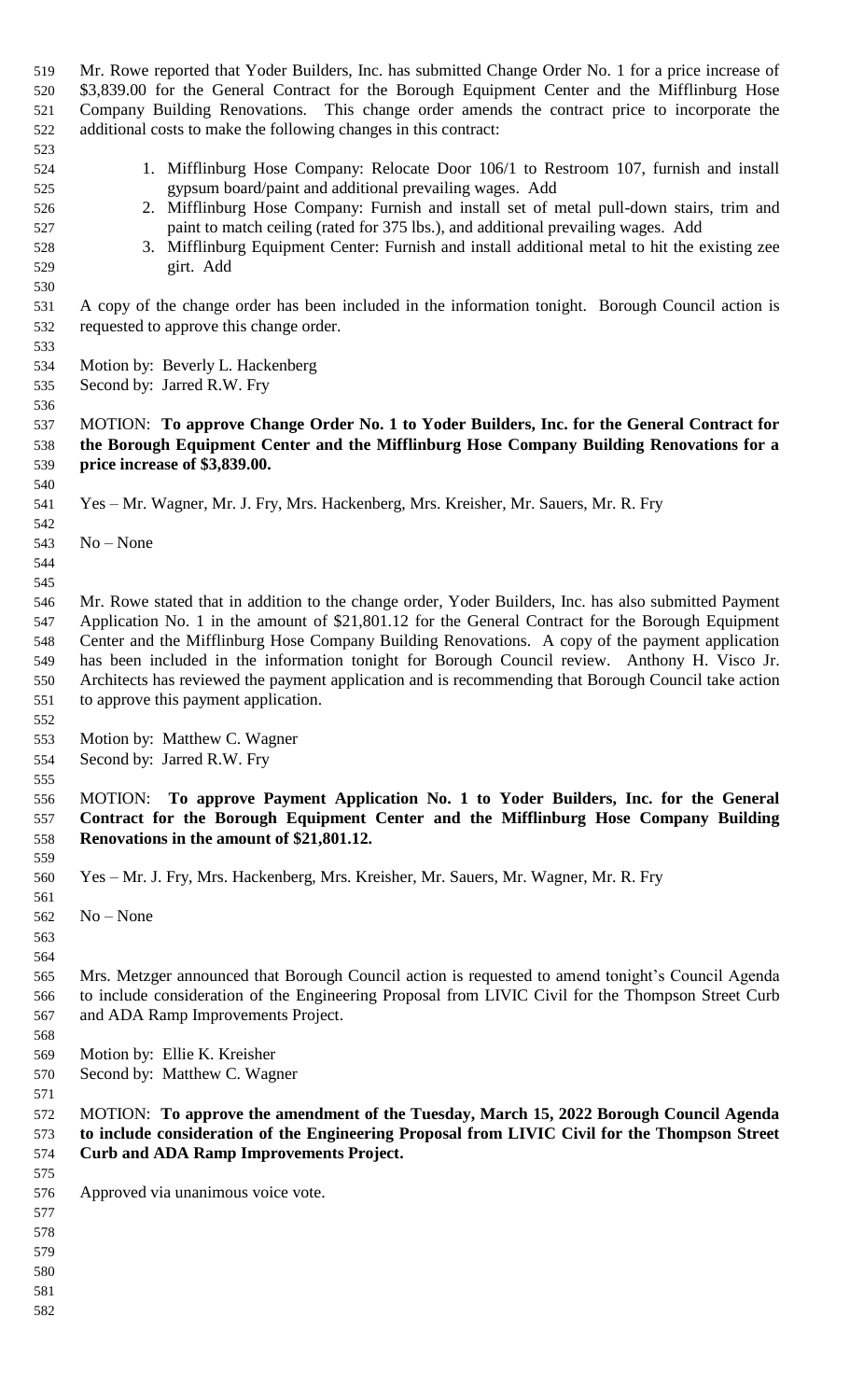Mr. Rowe reported that LIVIC Civil has provided a proposal to complete the Engineering Design and Construction Administration for the Thompson Street Curb and ADA Ramp Improvements Project. This work will include reconstruction of the curb on Thompson Street from  $3<sup>rd</sup>$  to  $4<sup>th</sup>$  Streets, as well as ADA ramps at four (4) locations in that corridor. LIVIC Civil is proposing to complete this work for a Lump Sum Fee of \$12,200.00. A copy of the proposal has been distributed to Borough Council at the beginning of tonight's meeting. Borough Council action is requested to award the Engineering Design and Construction Administration for the Thompson Street Curb and ADA Ramp Improvements Project to LIVIC Civil for a Lump Sum Fee of \$12,200.00. 

- Motion by: Ellie K. Kreisher
- Second by: Matthew C. Wagner

 MOTION: **To award Engineering Design and Construction Administration for the Thompson Street Curb and ADA Ramp Improvements Project to LIVIC Civil for a Lump Sum Fee of \$12,200.00.** 

- Yes Mrs. Hackenberg, Mrs. Kreisher, Mr. Sauers, Mr. Wagner, Mr. J. Fry, Mr. R. Fry
- No None
- 

- Mr. Rowe provided Borough Council with an update on the status of the following projects:
- 

- The CFA Grant funded Master Meter Installation Project.
- The N. 3rd Street and the Mifflinburg Community Park Phase III Stormwater Projects.
- $\bullet$  The Walnut and  $6<sup>th</sup>$  Street Reconstruction Project.
- Plan Review for Paul Bottiger/Juergen Seefeldt for land swap.
- The Land Development Plan Review for Ritz-Craft Plant 3.
- The Hometown Heroes Banner Program.
- The Department of Conservation and Natural Resources (DCNR) Pool Grant.
- 613 The County road closure signs placed on 4<sup>th</sup> Street.
- Mrs. Metzger also provided Borough Council with an update on the status of the following projects:
- The AMP R.I.C.E Peaking Project generation facilities.
- The Mifflinburg Dewatering Upgrade Project.
- The Hometown Heroes Banner Program.

 Mrs. Metzger reminded Borough Council that there is a Mifflinburg Community Pool meeting scheduled for Tuesday, March 22, 2022 at 6:00 PM.

Mrs. Metzger requested an executive session to discuss personnel matters.

 Chief Hackenburg informed Borough Council that they received a copy of the Monthly Police Report for February 2022 included in the information tonight.

 Chief Hackenburg presented Borough Council with some Monthly Highlights for the Mifflinburg Police Department for February 2022.

 Chief Hackenburg provided Borough Council with an update on the status of the promotion process for Mifflinburg Police Officers. Chief Hackenburg reminded Borough Council that they took action at the Tuesday, February 15, 2022 regular Borough Council meeting to authorize him to proceed with the promotion process for Mifflinburg Police Officers. Chief Hackenburg reported that he contacted the Borough's Labor Attorney, Mr. Langdon T. Ramsburg with McNees Wallace & Nurick, to request clarification on how to proceed with the promotion process. Mr. Ramsburg indicated that he would like to see the current job description in the policy revamped to create a much more comprehensive one. Mr. Ramsburg also indicated that there is a law that the promotional process itself has to be either bargained or agreed upon by the bargaining unit and suggested that promotion process be created.

Chief Hackenburg requested an executive session to discuss pending litigation.

- 
-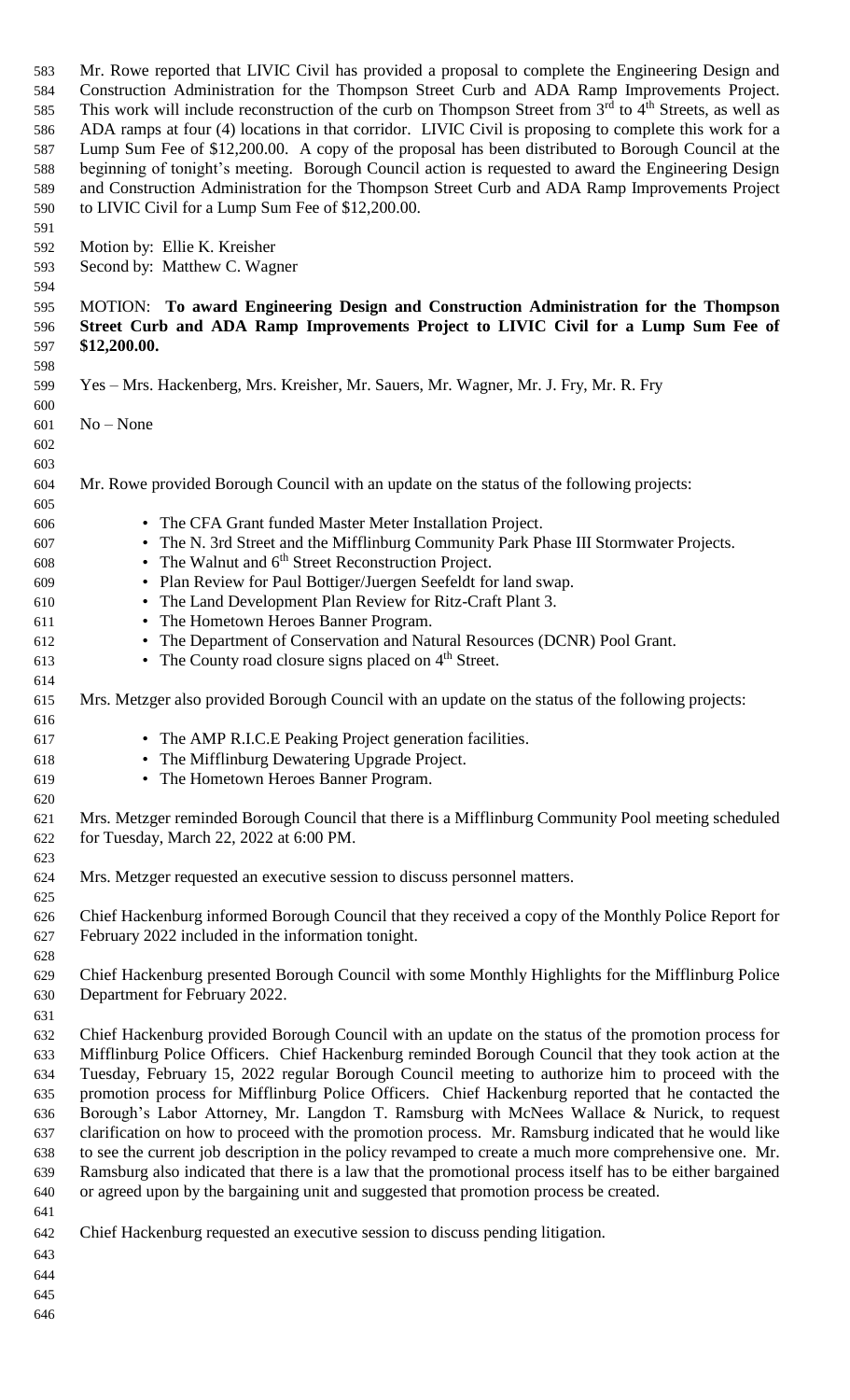| 647<br>648<br>649                      | Mayor Cooney informed Borough Council that he participated in or will be participating in the following<br>meetings or events:                                                                                            |                                                                                                                                              |                                                                                                      |                                                                                                      |  |  |
|----------------------------------------|---------------------------------------------------------------------------------------------------------------------------------------------------------------------------------------------------------------------------|----------------------------------------------------------------------------------------------------------------------------------------------|------------------------------------------------------------------------------------------------------|------------------------------------------------------------------------------------------------------|--|--|
| 650<br>651<br>652                      | • Pelican's SnoBalls, located at 104 N. 8 <sup>th</sup> Street, opened-up on Monday, March 14, 2022 and<br>is doing extremely well. It's anticipated that a Ribbon Cutting Ceremony will be scheduled<br>before too long. |                                                                                                                                              |                                                                                                      |                                                                                                      |  |  |
| 653<br>654                             | Area Intermediate School.                                                                                                                                                                                                 | • He and Chief Hackenburg participated in Read Across America Week at the Mifflinburg                                                        |                                                                                                      |                                                                                                      |  |  |
| 655<br>656<br>657<br>658               |                                                                                                                                                                                                                           | • Working with the Buffalo Valley Trading Post and Boutique, located at 407 Chestnut Street,<br>to schedule a craft and food festival event. |                                                                                                      |                                                                                                      |  |  |
| 659<br>660                             | Motion by: Matthew C. Wagner<br>Second by: Bradley M. Sauers                                                                                                                                                              |                                                                                                                                              |                                                                                                      |                                                                                                      |  |  |
| 661<br>662<br>663                      |                                                                                                                                                                                                                           | MOTION: To enter into executive session at 8:06 PM.                                                                                          |                                                                                                      |                                                                                                      |  |  |
| 664<br>665<br>666                      | Approved via unanimous voice vote.                                                                                                                                                                                        |                                                                                                                                              |                                                                                                      |                                                                                                      |  |  |
| 667                                    | Motion by: Ellie K. Kreisher                                                                                                                                                                                              |                                                                                                                                              |                                                                                                      |                                                                                                      |  |  |
| 668<br>669                             |                                                                                                                                                                                                                           | Second by: Matthew C. Wagner                                                                                                                 |                                                                                                      |                                                                                                      |  |  |
| 670<br>671                             | MOTION: To reconvene the meeting at 9:09 PM.                                                                                                                                                                              |                                                                                                                                              |                                                                                                      |                                                                                                      |  |  |
| 672<br>673<br>674                      | Approved via unanimous voice vote.                                                                                                                                                                                        |                                                                                                                                              |                                                                                                      |                                                                                                      |  |  |
| 675                                    | Motion by: Ellie K. Kreisher                                                                                                                                                                                              |                                                                                                                                              |                                                                                                      |                                                                                                      |  |  |
| 676<br>677                             | Second by: Matthew C. Wagner                                                                                                                                                                                              |                                                                                                                                              |                                                                                                      |                                                                                                      |  |  |
| 678                                    |                                                                                                                                                                                                                           |                                                                                                                                              |                                                                                                      | MOTION: To set the payroll rates for the Mifflinburg Park/Pool employees for the 2022 season as      |  |  |
| 679<br>680                             | follows:                                                                                                                                                                                                                  |                                                                                                                                              |                                                                                                      |                                                                                                      |  |  |
| 681                                    | Desk/Playground                                                                                                                                                                                                           |                                                                                                                                              | \$8.00/hr.                                                                                           |                                                                                                      |  |  |
| 682                                    | <b>Regular Guard</b>                                                                                                                                                                                                      |                                                                                                                                              | \$11.00/hr.                                                                                          |                                                                                                      |  |  |
| 683                                    | <b>WSI</b> Guard                                                                                                                                                                                                          |                                                                                                                                              | \$12.00/hr.                                                                                          |                                                                                                      |  |  |
| 684                                    | <b>Head Lifeguard</b>                                                                                                                                                                                                     |                                                                                                                                              | + \$0.50/hr. Additional                                                                              |                                                                                                      |  |  |
| 685<br>686<br>687                      | <b>Director Salary</b><br><b>Assistant Director Salary</b>                                                                                                                                                                |                                                                                                                                              | $$7,000.00$ (with a minimum of 35 hrs. per week)<br>$$4,000.00$ (with a minimum of 20 hrs. per week) |                                                                                                      |  |  |
| 688<br>689                             | Yes – Mrs. Kreisher, Mr. Sauers, Mr. Wagner, Mr. J. Fry, Mrs. Hackenberg, Mr. R. Fry                                                                                                                                      |                                                                                                                                              |                                                                                                      |                                                                                                      |  |  |
| 690<br>691<br>692                      | $No - None$                                                                                                                                                                                                               |                                                                                                                                              |                                                                                                      |                                                                                                      |  |  |
| 693<br>694                             | Motion by: Ellie K. Kreisher                                                                                                                                                                                              |                                                                                                                                              |                                                                                                      |                                                                                                      |  |  |
| 695<br>696                             |                                                                                                                                                                                                                           |                                                                                                                                              |                                                                                                      | MOTION: To rehire the following Mifflinburg Park/Pool employees for the 2022 season:                 |  |  |
| 697                                    | <b>Sam Deluca</b>                                                                                                                                                                                                         |                                                                                                                                              | <b>Zachary Kerstetter</b>                                                                            | <b>Sydney Nornhold</b>                                                                               |  |  |
| 698<br>699                             | <b>Evan Pachucki</b><br><b>Ethan Bomgardner</b>                                                                                                                                                                           | <b>Cara Snook</b>                                                                                                                            | <b>Rachel Erickson</b>                                                                               | <b>Brody Wolff</b><br><b>Molly R. Kerstetter</b>                                                     |  |  |
| 700<br>701<br>702                      |                                                                                                                                                                                                                           |                                                                                                                                              |                                                                                                      | Mrs. Metzger informed Borough Council that a separate motion should be made for Molly R. Kerstetter. |  |  |
| 703<br>704<br>705<br>706<br>707<br>708 | Mrs. Kreisher withdrew her motion that is currently on the table.                                                                                                                                                         |                                                                                                                                              |                                                                                                      |                                                                                                      |  |  |
| 709<br>710                             |                                                                                                                                                                                                                           |                                                                                                                                              |                                                                                                      |                                                                                                      |  |  |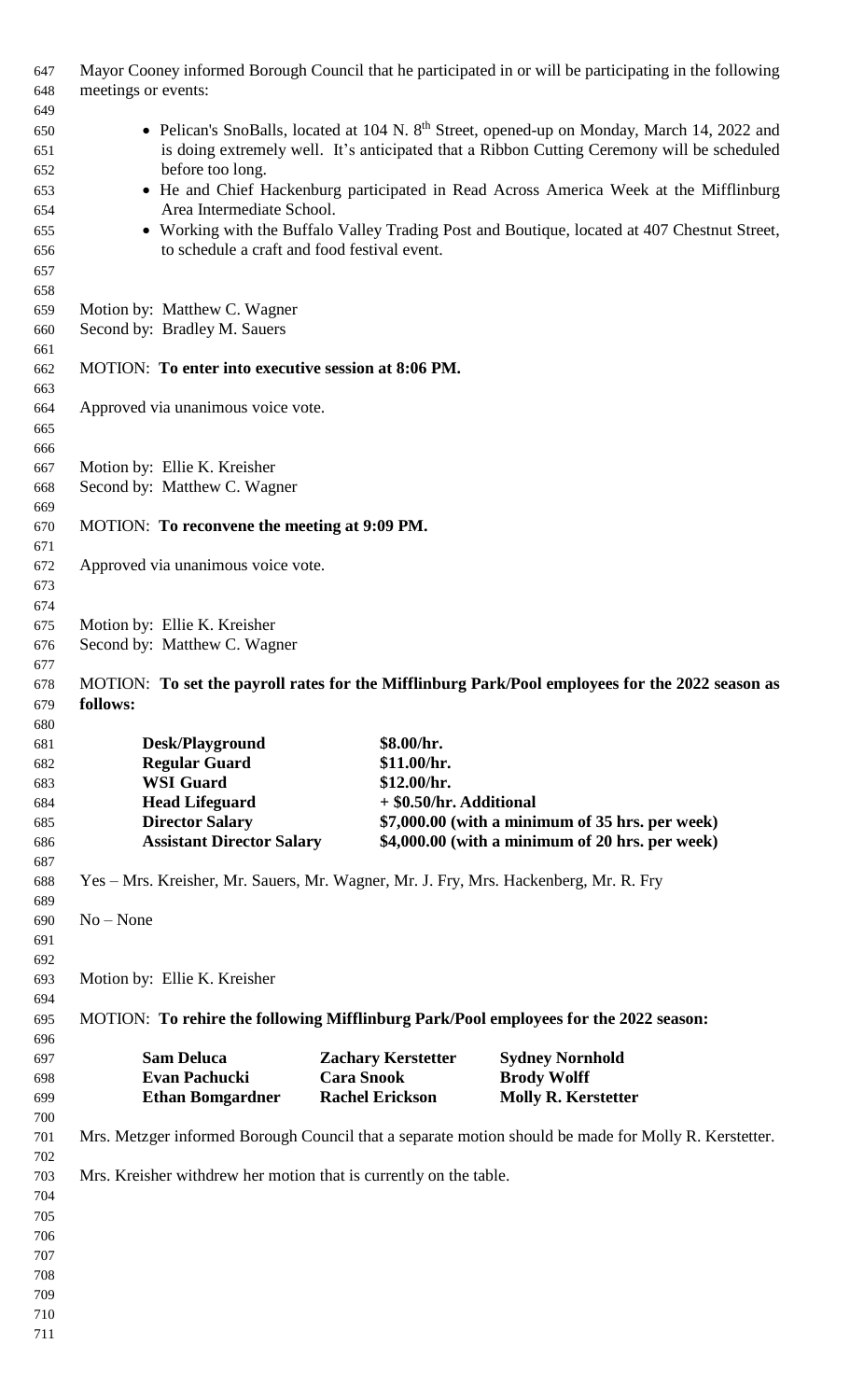Motion by: Ellie K. Kreisher Second by: Bradley M. Sauers MOTION: **To rehire the following Mifflinburg Park/Pool employees for the 2022 season: Sam Deluca Zachary Kerstetter Sydney Nornhold Evan Pachucki Cara Snook Brody Wolff Ethan Bomgardner Rachel Erickson** Approved via unanimous voice vote. Motion by: Ellie K. Kreisher Second by: Matthew C. Wagner MOTION: **To authorize a contingent offer of employment to Ms. Molly R. Kerstetter as Park Director for the 2022 season at the Mifflinburg Community Park/Pool.** Approved via unanimous voice vote. Motion by: Ellie K. Kreisher Second by: Bradley M. Sauers MOTION: **To table Agenda Item 9e: specifically, Approval of the Athletic Use Agreement for the Haney Park Association and Swim Team; and Agenda Item 9h: Approval of the Mifflinburg Community Pool pass and admission rates for the 2022 season, until the Tuesday, April 19, 2022 regular Borough Council meeting.** Approved via unanimous voice vote. Motion by: Matthew C. Wagner Second by: Ellie K. Kreisher MOTION: **To direct the Borough Manager to send a letter to the Central Keystone Council of Governments (CK-COG) addressing the additional items that were not discovered during the permit application review process, and as such the CK-COG is responsible for the cost of the additional items.** Approved via unanimous voice vote. Motion by: Ellie K. Kreisher Second by: Jarred R.W. Fry MOTION: **To direct the Borough Manager to send a letter to the Mifflinburg Hose Company reminding them that any changes to the construction work performed at the Mifflinburg Hose Company Building requires preapproval by the Project Manager, or the Mifflinburg Hose Company will be financially responsible for the cost of any additional work or changes that did not receive preapproval from the Project Manager.**  Approved via unanimous voice vote Motion by: Matthew C. Wagner MOTION: **To adjourn the Mifflinburg Borough Council meeting.** Approved via unanimous voice vote. Meeting adjourned at 9:21 PM